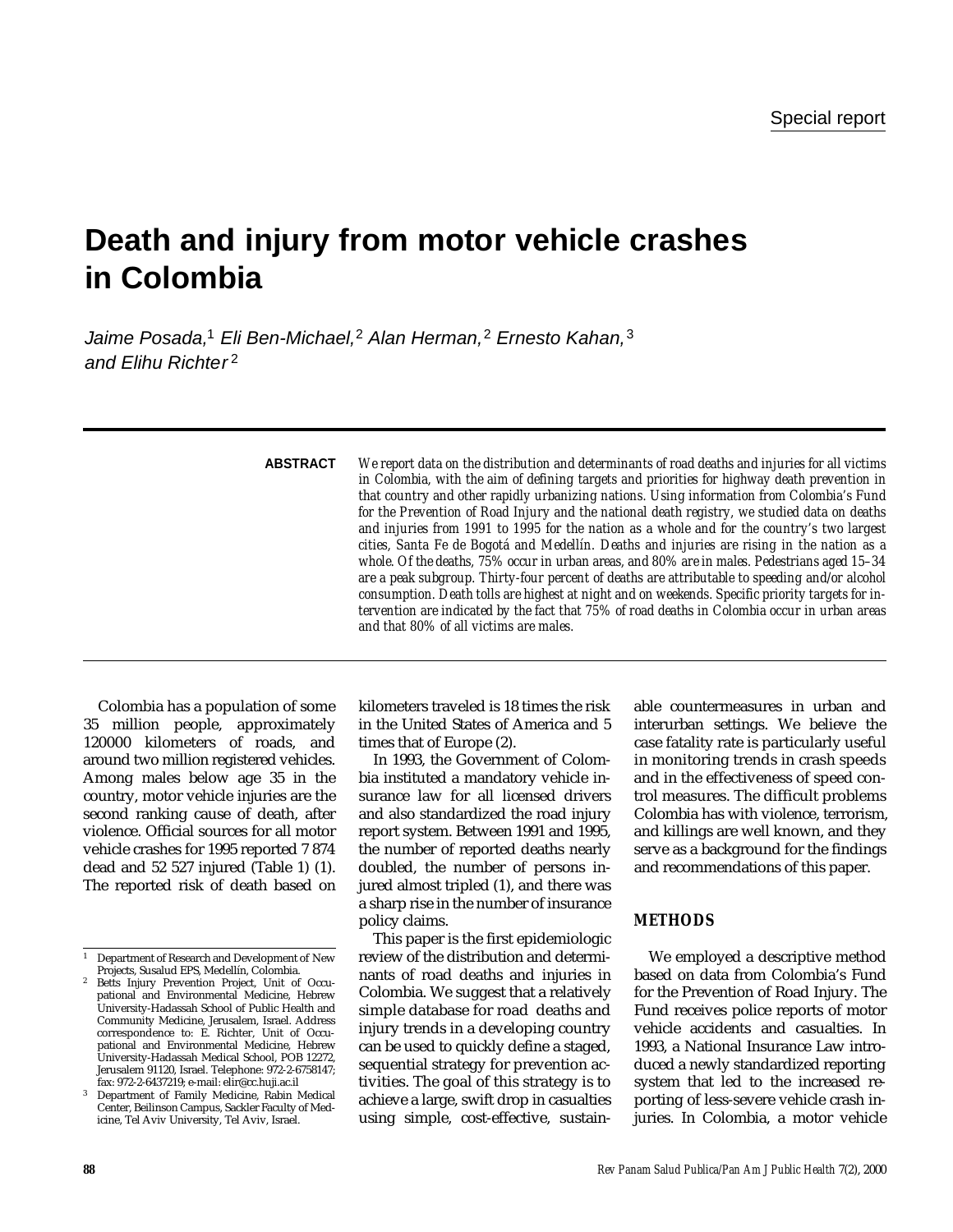| TABLE 1. Reported deaths and other in-    |  |  |
|-------------------------------------------|--|--|
| juries from motor vehicle crashes, Colom- |  |  |
| bia. 1991-1995                            |  |  |

| Year | Deaths  | Nondeath<br>injuries | CFR <sup>a</sup> |
|------|---------|----------------------|------------------|
| 1991 | 4 1 9 9 | 18 182               | 18.8%            |
| 1992 | 4620    | 21 280               | 17.8%            |
| 1993 | 5628    | 33 083               | 14.5%            |
| 1994 | 6989    | 45 940               | 13.2%            |
| 1995 | 7874    | 52 527               | 13.0%            |

a CFR = case fatality rate (deaths as a proportion of both fatal and nonfatal injuries in crashes).

accident is defined as a crash or collision involving at least one motor vehicle and causing at least one injury or death to an occupant of the vehicle or to a pedestrian, within 30 days of the accident. Injuries are reported only if they involve hospitalization, but those reports often lack data on severity. Standardized injury severity scales are not yet in use. This paper reports data from 1991 through 1995.

Data on kilometers traveled in urban and interurban roads are reported by the Government of Colombia and are based on total annual fuel consumption, estimated fuel consumption for different types of vehicles, and periodic interurban monitoring of traffic volume. In the absence of a universally accepted definition of a road, for the purpose of this paper a road is defined as a surface, whether in an urban or rural environment, designated for the travel of vehicles. The classification of "urban roads" includes major highways and other types of roads within cities. "Rural roads" are all the roadways outside of urban areas.

# **RESULTS**

#### **Nationwide trends in crashes, deaths, and injuries**

Reported motor vehicle crashes, deaths, and nondeath injuries rose steadily from 1991 through 1995. From 1993 to 1995, reported deaths rose from 5 628 to 7 874, an increase of 40%, and other reported injuries climbed from 33 083 to 52 527, a rise of 59% (Table 1). Over that same period, mortality rates per billion vehicle-kilometers traveled increased from 155.2 to 196.0, while the case fatality rate—deaths as a proportion of both fatal and nonfatal injuries in crashes—dropped from 14.5% to 13.0%.

#### **Urban and rural trends**

Over the years 1991–1995, the overwhelming majority of the deaths occurred on urban roads (Table 2). For example, in 1995 75% of all the vehicle crash deaths happened in urban areas. There was a steady upward trend in reported urban deaths from 1991 to 1995, from 3 003 to 5 903, a rise of 96.5%. In rural areas, death tolls also rose, from 1116 to 1971, an increase of 76.6%. During the years 1993 to 1995, the case fatality rate (CFR) dropped in urban areas from 14.7% to 12.3%, but rose in rural areas from 14.0% to 16.0%.

Colombia's two largest cities, Santa Fe de Bogotá and Medellín, showed trends similar to those for all of Colombia's urban areas. From 1991 to 1995, deaths rose from 1 089 to 1 387 in Bogotá and from 649 to 817 in Medellín despite a falling CFR in both cities (Table 3).

# **Pedestrians**

In 1995, more than half of the victims nationwide were pedestrians (4 180 of

|  | TABLE 2. Deaths and case fatality rates for |  |  |  |
|--|---------------------------------------------|--|--|--|
|  | roads in urban areas and rural areas of     |  |  |  |
|  | Colombia, 1991–1995                         |  |  |  |

|                                      | Urban areas                                       |                                           | Rural areas                                 |                                           |
|--------------------------------------|---------------------------------------------------|-------------------------------------------|---------------------------------------------|-------------------------------------------|
| Year                                 | Deaths                                            | CFR <sup>a</sup>                          | Deaths                                      | CFR                                       |
| 1991<br>1992<br>1993<br>1994<br>1995 | 3 0 0 3<br>3 3 3 0<br>4 2 2 0<br>5 2 0 4<br>5 903 | 21.6%<br>19.8%<br>14.7%<br>12.5%<br>12.3% | 1 1 1 6<br>1 2 9 0<br>1408<br>1 749<br>1971 | 13.3%<br>14.2%<br>14.0%<br>15.5%<br>16.0% |
|                                      |                                                   |                                           |                                             |                                           |

 $\overline{P}$  = case fatality rate (deaths as a proportion of both fatal and nonfatal injuries in crashes).

**TABLE 3. Reported deaths and other injuries from motor vehicle crashes, Bogotá and Medellín, Colombia, 1991–1995**

| City/Year<br>Deaths |         | Other<br>injuries |       |
|---------------------|---------|-------------------|-------|
| Bogotá              |         |                   |       |
| 1991                | 1 089   | 4 0 5 5           | 21.3% |
| 1992                | 1 2 8 4 | 5 0 8 6           | 20.3% |
| 1993                | 1 2 6 1 | 11 505            | 10.0% |
| 1994                | 1 341   | 13 392            | 9.1%  |
| 1995                | 1 387   | 15 906            | 8.0%  |
| Medellín            |         |                   |       |
| 1991                | 649     | 7 2 9 1           | 8.3%  |
| 1992                | 664     | 9467              | 6.7%  |
| 1993                | 737     | 13 20 2           | 5.3%  |
| 1994                | 719     | 17437             | 4.0%  |
| 1995                | 817     | 17 149            | 4.6%  |

a CFR = case fatality rate (deaths as a proportion of both fatal and nonfatal injuries in crashes).

the 7 874 deaths; 53%). Of the pedestrian deaths in that year, 3 991 (95.5%) occurred in the cities. However, a higher proportion of pedestrians in cities survived after being hit that year; the reported CFR for pedestrians in rural areas was nearly double that in urban areas, 34% vs. 18%.

#### **Deaths by gender and age**

In 1995, 80% of the motor vehicle crash deaths involved males. More than half of the dead were under age 35: 1–14 years, 798 deaths (10%); 15–34 years, 3 552 deaths (45%); 35–59 years, 2 309 deaths (29%); 60+ years, 1 215 deaths (15%). The CFR for those 60 and older, 27%, was about twice as high as the rates for the other age groups, which ranged from 10% to 15%.

#### **Deaths by time of day**

In 1995, while the number of kilometers traveled at night was reported to be one-fifth of that for daytime (3), 3 937 of all reported deaths (50.0%) and 21 484 of all reported injuries (40.9%) occurred at night.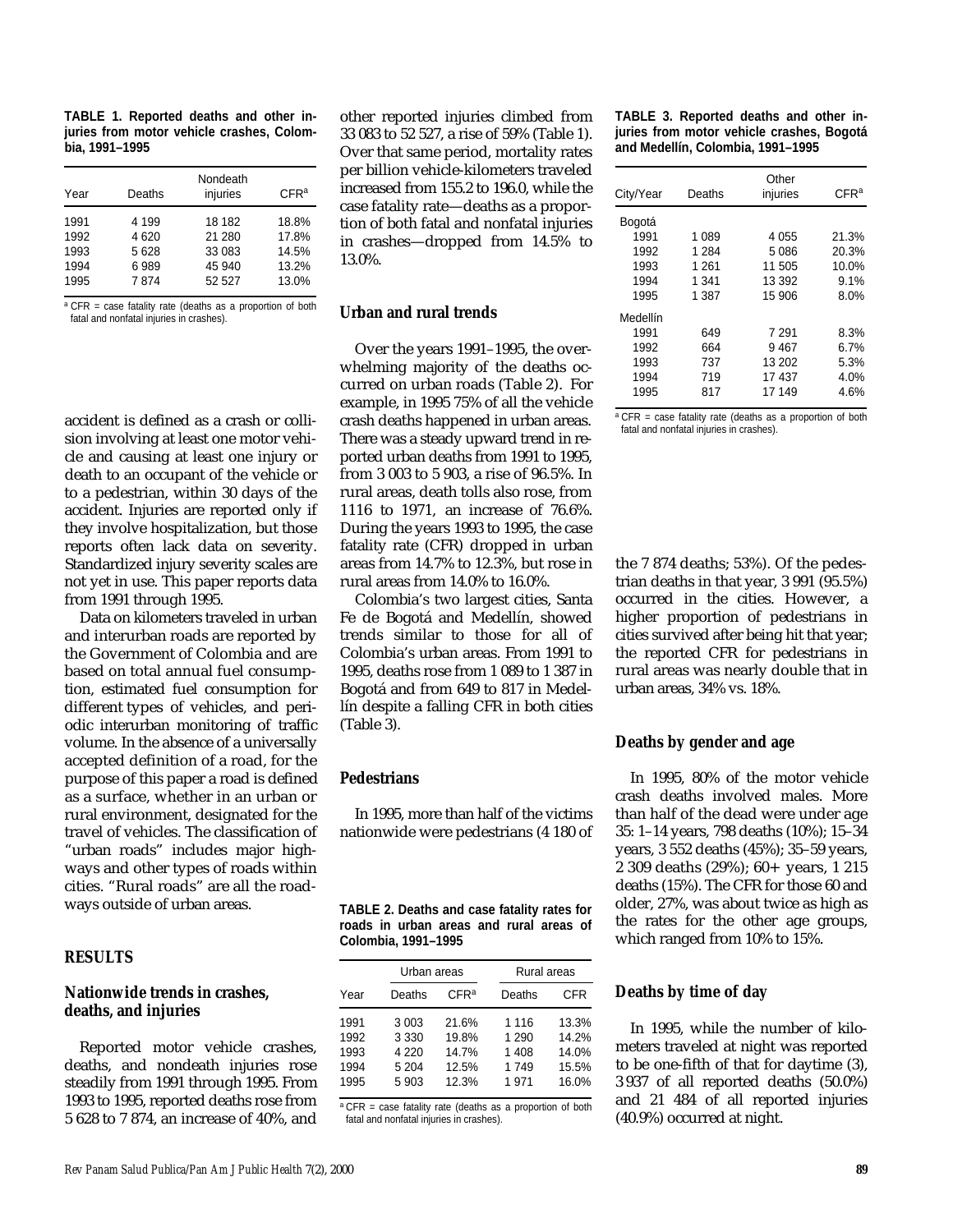#### **TABLE 4. Attributed causes of reported motor vehicle crashes, Colombia, 1995**

| Attributed cause                                                                                                                                        | Motor vehicle<br>crashes<br>(No.) | Proportion of all crashes<br>$(\% )$ |
|---------------------------------------------------------------------------------------------------------------------------------------------------------|-----------------------------------|--------------------------------------|
| High speed                                                                                                                                              | 34 166                            | 19                                   |
| Driving under the influence of alcohol                                                                                                                  | 26 973                            | 15                                   |
| Poor driving skills                                                                                                                                     | 12 587                            | 7                                    |
| Poor road conditions                                                                                                                                    | 8 9 9 1                           | 5                                    |
| Driving out of lane                                                                                                                                     | 5 3 9 5                           | 3                                    |
| <b>Faulty brakes</b>                                                                                                                                    | 5 3 9 5                           | 3                                    |
| Passing on a curve                                                                                                                                      | 3596                              | 2                                    |
| No car lights                                                                                                                                           | 3596                              | 2                                    |
| Others: pedestrian lapses (not crossing<br>where permitted, not observing traffic),<br>adverse weather conditions, falling asleep<br>at the wheel, etc. | 79 121                            | 44                                   |
| Total                                                                                                                                                   | 179 820                           | 100                                  |

#### **Driving too fast and under the influence of alcohol**

Table 4 shows that in 1995, 61 139 of all the crashes and collisions (34%) were attributable to speeding and/or driving under the influence of alcohol.

#### **DISCUSSION**

Case fatality rates from vehicle crashes in Colombia declined from 18.8% to 13.0% between 1991 and 1995. Nevertheless, those rates were far above the levels of such countries as Israel (1.1%–1.6%) (4) and the United States of America (1.0%–1.1%) for the same period of time (1). It is almost certain that these much higher CFRs in Colombia can only be partially attributed to underreporting of less-severe injuries, especially after 1993, when the country's new insurance law mandated reporting as a condition for compensation.

The trends we report from Colombia draw attention to the rising tolls of dead and injured, especially among young men, from road crashes as motorization increases in rapidly growing third world cities. In Colombia, the target priorities for an intervention program are urban roadways and young men, given that the majority of the vehicle crash deaths in the country

involve young drivers in cities. Furthermore, urban areas are easier to reach than remote rural areas and are therefore a more accessible target site for effective solutions at lower cost.

#### **Urban areas**

On urban streets with heavy pedestrian traffic, there is an urgent need to reduce vehicle travel speeds to 30 kilometers per hour (kph), the speed at which there is an abrupt increase in fatality risk for pedestrians struck by vehicles (4). Certain preventive measures have been shown to reduce deaths and injuries from road crashes by 50% to 80% and to be highly cost beneficial and cost effective (4). The use of roundabouts (small traffic circles) and road bumps can reduce speed; other environmental modifications can include bicycle paths, pedestrian crosswalks, and roadside speed cameras (5–10). Among other possible steps are improving high-risk points ("hot spots" or "black spots") so as to reduce road injuries, and adding more street lights, traffic lights, and reflectors on the midlines and sides of roads.

The inevitable increase in traffic congestion in urban areas is expected to lower average daytime speeds and CFRs. Nevertheless, it would be a mistake to rely on congestion alone as a strategy for reducing the overall death toll.

#### **Drinking and driving**

Breath tests for drivers suspected of drunk driving are a priority need in Colombia. It is not unusual in either Bogotá or Medellín to find young men racing through the main thoroughfares at extremely high speeds under the influence of alcohol and other drugs. The problem of night drinking and driving affirms the case for limits on bar hours or bans on the nighttime sale of alcoholic beverages (11).

#### **Rural areas**

In rural areas in Colombia, death tolls and the CFR are steadily rising, probably the result of higher speeds on interurban roads, more truck travel, and a poorly developed emergency service system. Again, the use of electronic speed camera systems to enforce posted speed limits is suggested. Such systems have been shown to reduce speeds and deaths in rural areas by increasing detection levels to the point of deterrence (12). The camera systems can operate around-the-clock with limited manpower, and their evidence is irrefutable. Their impact can be monitored by watching trends in deaths and CFRs.

#### **CONCLUSIONS**

The medical community should take a role in educating policymakers and the public on the importance of these preventive measures, which can achieve far more than medical care alone. We suggest the use of the Haddon matrix to list and categorize strategies to prevent road injuries (13–15). The Haddon matrix is a simple grid that classifies interventions by category (human, vehicle, physical environment, socioeconomic environment) and stage (precrash, crash, postcrash).

The effectiveness of these prevention measures could be improved with